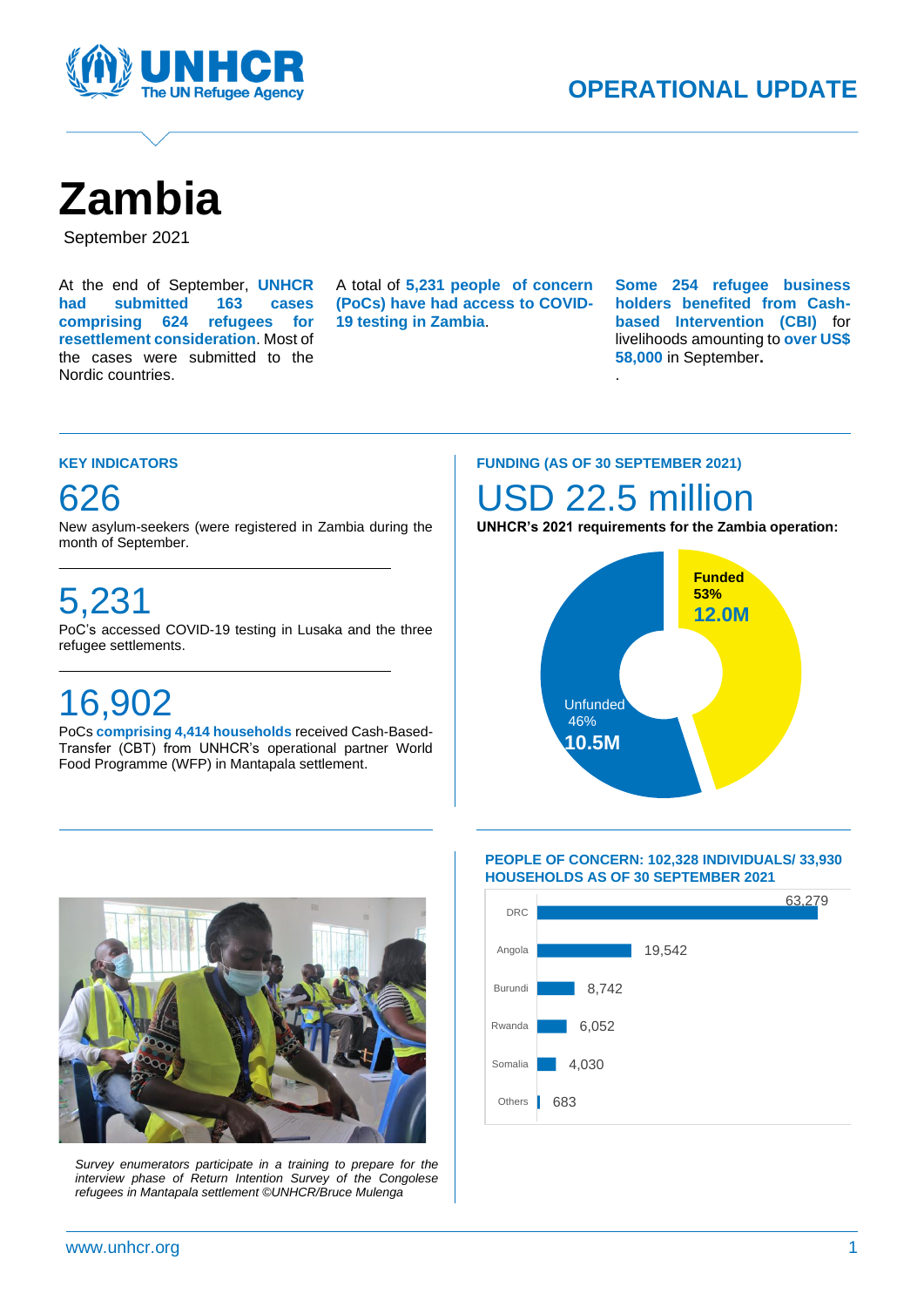

## Operational Context

The Government of the Republic of Zambia leads and coordinates the refugee response in line with its commitments under the Global Compact on Refugees (GCR) and the Comprehensive Refugee Response Framework (CRRF). Under the 2017 Refugee Act, the Office of the Commissioner for Refugees (COR), within the Ministry of Home Affairs, is mandated to deal with refugee matters. UNHCR supports the Government in the protection and assistance of refugees. The response to the arrival of refugees from DRC is coordinated by a committee composed of key line ministries, the UN Resident Coordinator's Office and UNHCR. The Ministry of Home Affairs chairs the Committee.

- Zambia was hosting **102,328** PoC's including **72,075** refugees, **5,479** asylum-seekers and **24,774** others of concern as of 30 September 2021. A total of **626** new arrivals, **238** new births and **344** In-Situ were registered in the database.
- The PoCs comprise **33,930** households, 47% women, 47% children and 4% elderly.

UNHCR has four offices in Zambia: Representation office in Lusaka, field offices in Solwezi and Kawambwa, and a field unit in Kaoma. UNHCR Zambia had **106** staff throughout the country including **54** national, **24** international and **28** affiliate staff.

### Achievements

### **PROTECTION**

#### **Achievements and Impact**

- Some 333 alien cards were issued to refugees by the Department of National Registration, Passports and Citizenship.
- Information sessions on UNHCR's policy on the prevention, risk mitigation and response to genderbased violence (GBV) as well as referral pathways and available services for GBV survivors were conducted in the three refugee settlements.
- On 23 September, UNHCR conducted a visit to the detention facilities in Lusaka. Seven refugees had been detained for immigration related offences and UNHCR engaged COR to facilitate their release from detention the centre.
- UNHCR in Kaoma Field Unit organized a live GBV radio awareness programme as part of the Safe from the Start Project. The activity focused on the UNHCR GBV policy on prevention, risk mitigation and response. The live broadcast took place on 17September at a local community radio Cheke located in Kaoma. Panel members consisted of UNHCR, COR, Ministry of Community Development and Social Services (MCDSS) and two refugee representatives (male and female).

#### **Identified Need and Remaining Gap**

Due to COVID-19 pandemic and restrictions, no mass physical gatherings related to the World Refugee Day were held in Lusaka and in the field.

### **EDUCATION**

#### **Achievements and Impact**

- Learners and teachers in schools in the three refugee settlements received orientation on how to use the 500 learning tablets (study packs) procured under funding from Education Cannot Wait (ECW). During the COVID-19 pandemic , the tablets are helping in distance learning.
- Thanks to funding from LEGO fund, UNHCR's implementation partner World Vision conducted a threeday capacity building workshop for early childhood education (ECE) teachers in Mayukwayukwa refugee settlement. Total of 21 teachers participated from the settlement, local integration area and host community schools.
- Learners from Mantapala-B school organized a community service project called "Umoja" (Unity) which involved cleaning up a market space in Block-12 after school with support from UNHCR. The unclean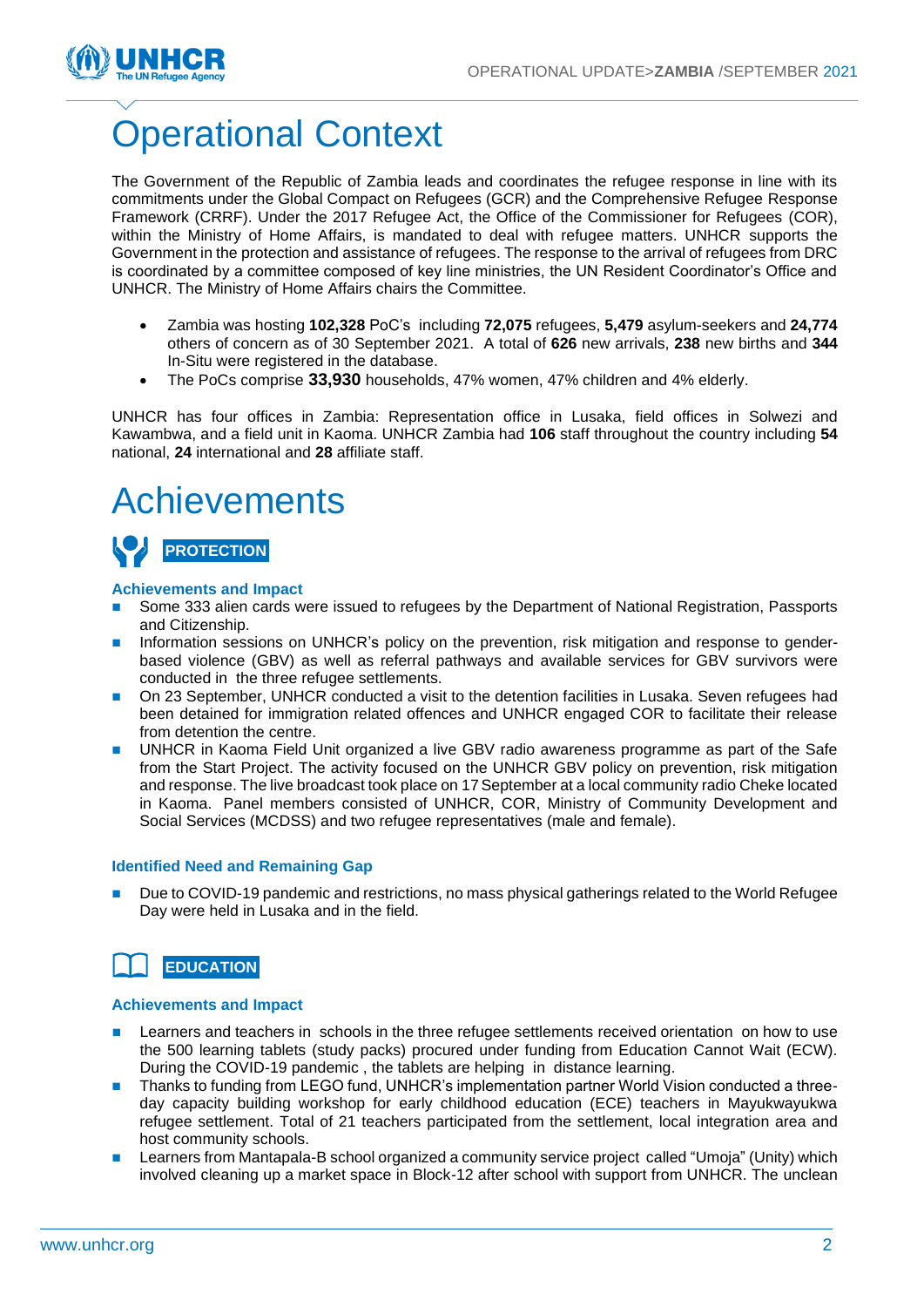

environment where food is sold increases the risk of communicable disease. Therefore, they decided to help the traders to clean up the market as a service project and provide a good example how to keep the market clean.

◼ For the first two terms of the 2021 academic year, Brave Heart (the operational partner) has sponsored 560 students from the Meheba refugee settlement and the local integration area by providing school fees and other pre-requisites, such as uniforms, in schools within the settlement.

#### **Identified Need and Remaining Gap**

Limited funding and scholarships, coupled with other legal requirements such as study permits and other factors continue to hamper the access of refugees to higher education, thereby rendering them vulnerable to exploitation and abuse.



#### **Achievements and Impact**

- By end of September, a cumulative number of 5,231 PoCs had access to COVID-19 testing.
- UNHCR distributed 12,000 Panbio COVID-19 Antigen Rapid Test kits to all refugee settlements, thereby increasing access to COVID-19 testing. A total of 410 PoCs were tested in the three refugee settlements.
- ◼ COVID-19 related risk communication and community engagement were undertaken reaching a total of 3,186 individuals in three settlements.
- UNHCR supported the Ministry of Health with different medicines and medical supplies in health facilities benefitting a total of 8,122 refugees in three settlements and host communities (M:3,717; F:4,405) .
- UNFPA, in collaboration and UNHCR, supported Ministry of Health to increase sexual and reproductive health services for both refugees and hosts at Mantapala Rural Health Centre. The support included provision of sanitary pads, promotion of birth control among women and promotion of male involvement in reproductive health and the prevention of premature maternal deaths. Other support included distribution of 5,271 condoms to refugees and hosts (1,976 adults and 3,295 adolescents) during routine HIV/AIDS awareness campaigns by peer educators to reduce sexually transmitted diseases, enhance family planning and reduce unwanted pregnancies including among teenagers.

#### **Identified Needs and Remaining Gaps**

- Vaccine uptake hesitancy among the PoCs and host community continued as a challenge.
- Lack of adherence to the public health guidelines including social distancing and wearing masks was a challenge.



**FOOD SECURITY AND NUTRITION**

#### **Achievements and Impact**

- ◼ UNHCR's operational partner, WFP, in coordination with other partners, distributed cash for food to 16,902 refugees (4,414 households) through its Cash-Based Transfer (CBT) platform in Mantapala settlement. A total of 234 refugees (105 females and 129 males) received food rations consisting of maize meal, cereals, beans and salt because they were not yet registered on CBT.
- MoH, jointly with the CoR Office supported the recruitment of 30 enumerators under UNHCR to conduct the Standardized Expended Nutrition Survey (SENS), which has been planned for October. The survey will provide data on the nutrition status of PoCs in the Meheba refugee settlement.

#### **Identified Needs and Remaining Gaps**

There are limited resources to cater for a large population in need of supplementary feeding in the Meheba refugee settlement.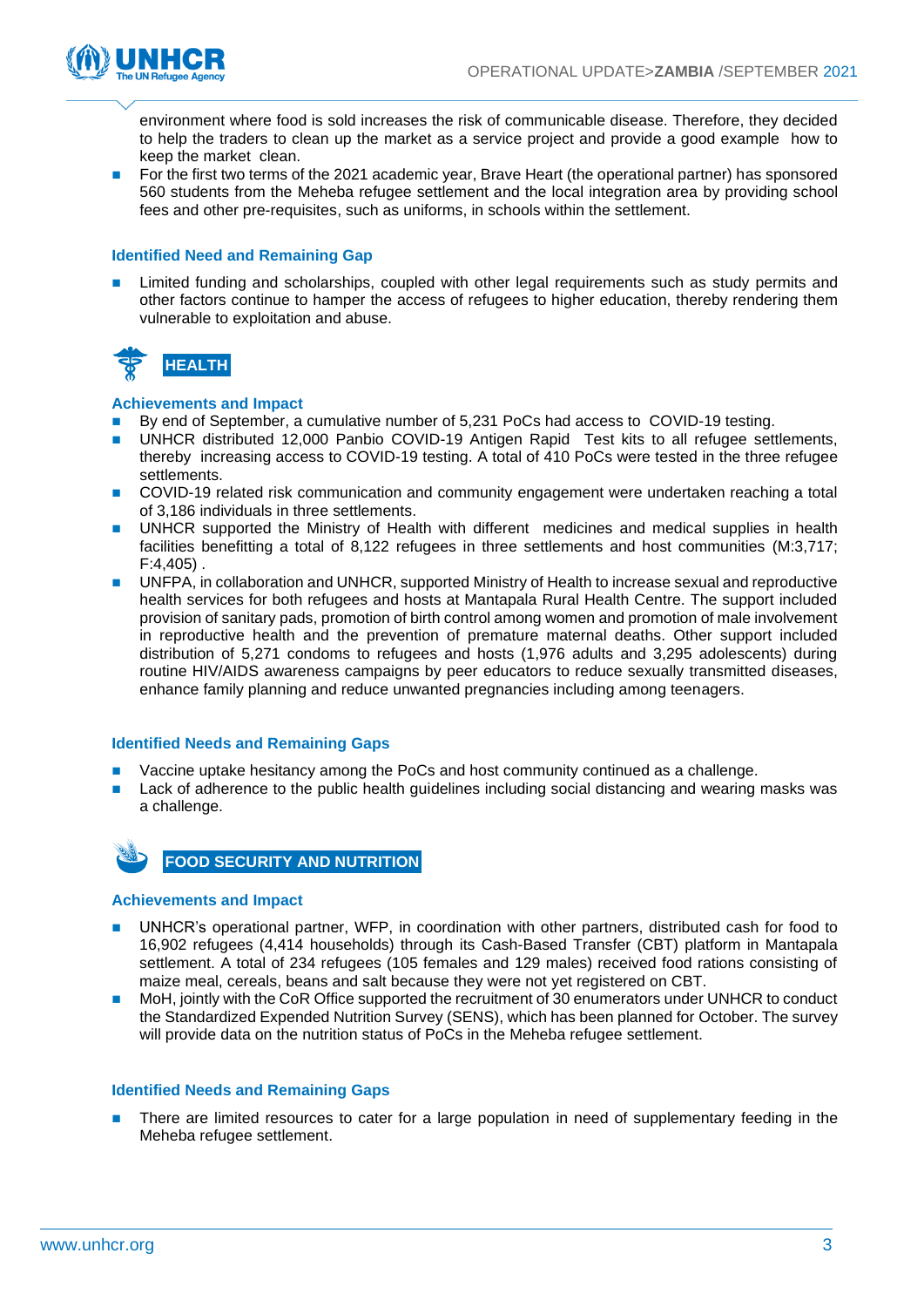



**WATER, SANITATION AND ENERGY**

#### **Achievements and Impact**

- In Mantapala settlement, out of 14 household latrines, which remained from the 723 in 2020 implementation plan, seven progressed to superstructure level and the other seven to installation of plastic SanPLATs. The latrines are implemented by UNICEF through World Vision with funding from the German Government through KfW.
- Construction of sanitation facilities in all institutional offices and houses for Government and partners in the Mayukwayukwa refugee settlement and host community under KfW WASH project has advanced, with sanitation facilities at Transit Centre, ECE, Police station, Clinic I and Clinic II remaining with only final finishes. Once completed, provision of safe and decent sanitation in all institutions will be achieved.
- A total of 2,229 (20L) water storage containers were distributed to refugees (a total of 624) and others of concern (a total of 1605) in Mayukwayukwa refugee settlement through World Vision International to improve safe storage of drinking water as well as to prevent water contamination and water borne diseases.
- To improve sanitation at household level in the Meheba refugee settlement, a total of 305 sanitation platforms were distributed by World Vision International and will be mounted on the household pit latrines.

#### **Identified Needs and Remaining Gaps**

- In Mayukwayukwa refugee settlement, rehabilitation and emptying of septic tanks at Safe Haven and staff houses as well as the rehabilitation of main piped water supply network in the settlement remain critical.
- In Meheba refugee settlement, the current water system in Block D that supplies water to the staff houses and the administration block is causing bad quality of water due to old and galvanised pipes. To improve the water quality, there is need to replace these pipes with polythene pipes.

### **SHELTER, INFRASTRUCTURE AND NFIS**

#### **Achievements and Impact**

- The general distribution of Core Relief Items to all refugees (buckets, soap and jerry cans) and to persons with specific needs (buckets, soap, jerry cans, mats, mosquito nets and blankets) in Mayukwayukwa refugee settlement. A total of 2,711 persons (594 households) were reached during the distribution through support from COR and partners.
- ◼ World Vision International conducted a bi-monthly distribution of soap in Mantapala settlement provided by UNHCR and UNICEF to 15,078 refugees out of the planned 17,985 as September and October rations.
- The construction of two 1x3 classroom blocks at Mantapala-A and B primary schools was completed by Plan International with support from the ECW Project and CARE International supported by Ipsos foundation respectively. The Ministry of General Education will conduct the final inspection and generation of the snag list which are the requirements for certification.
- Plan International, with funding from LEGO Foundation and in collaboration with UNHCR, commenced the construction of a third primary school in Mantapala settlement with the site cleared for construction of a 1x2 classroom block.
- Construction of the COVID-19 Isolation Centre in Meheba refugee settlement by UNHCR has been completed and handed over to CoR.

#### **Identified Need and Remaining Gap**

◼ Poor internet connectivity in Mayukwayukwa refugee settlement resulted in slow processing of PoCs during the Core Relief Items (CRIs) distribution exercise using online Global Distribution Tool (GDT). However, the distribution team managed to successfully conclude the exercise within the expected timeframe.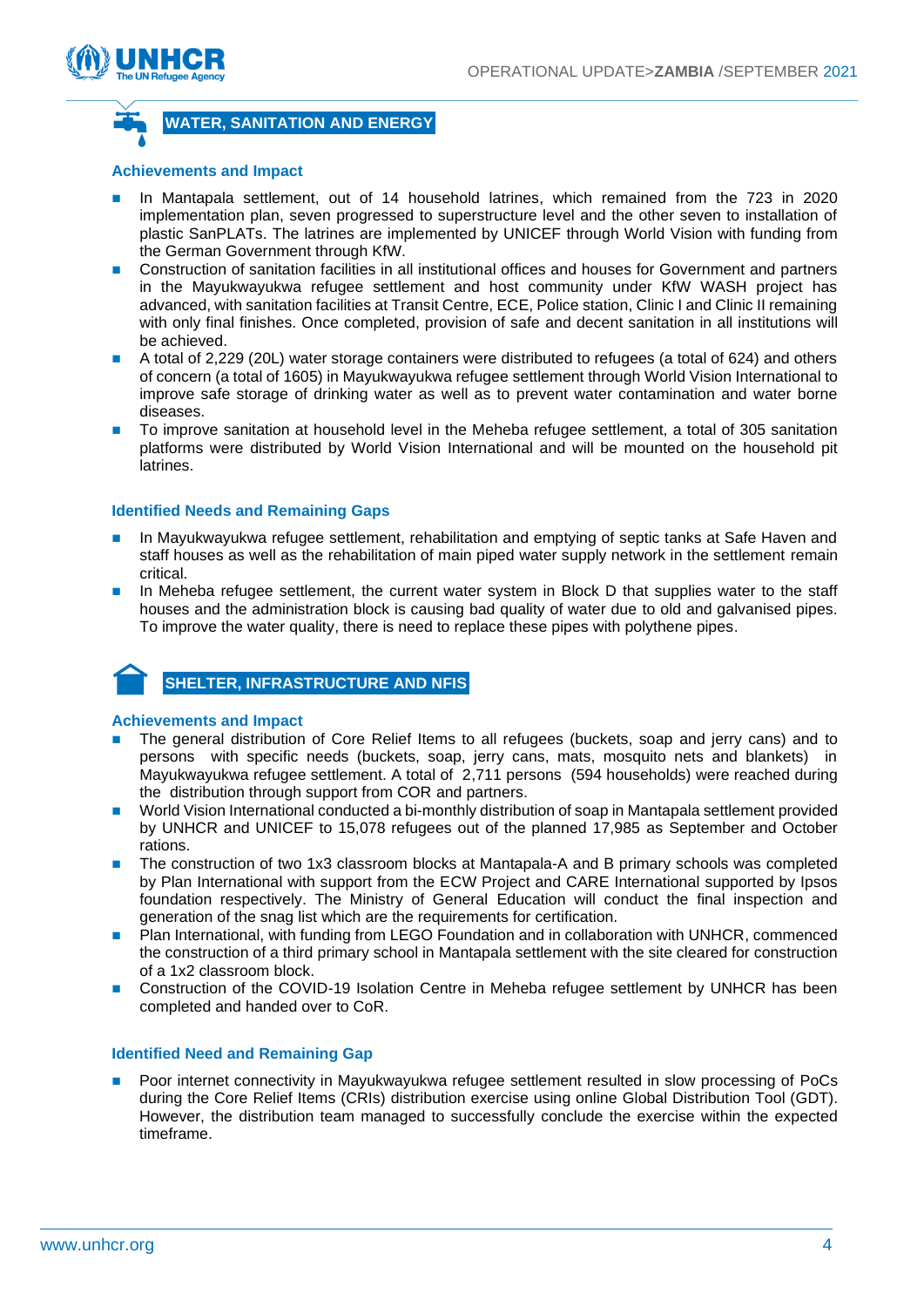

### **CAMP COORDINATION AND CAMP MANAGEMENT**

In 2018, Zambia adopted the mainstreaming approach to address refugee-related matters. The approach requires that all the line ministries (Agriculture, Health, Education and Community Development and Social Services) operating in the three refugee settlements and urban areas providing services to refugees collaborate with COR, the main interlocutor for UNHCR. This measure is in line with and reinforces the Government's shift from sectoral to multi-sectoral and outcome-based programming as embedded in the 7th National Development Plan. The approach is also in line with the Zambia-United Nations Sustainable Development Partnership Framework, which governs how the United Nations in Zambia aligns with and supports the Zambian Government in delivering development, and the Comprehensive Refugee Response Framework (CRRF) as embedded in the Global Compact on Refugees (GCR).



#### **Achievements and Impact**

- In the context of COVID-19 livelihoods recovery support, a total of 243 women and youth owned businesses in Lusaka as well as Meheba, Mayukwayukwa and Mantapala settlements were supported with business grants via mobile money transfer. The support came in addition to 704 beneficiaries already supported with recovery grants by UNHCR since 2020.
- Bee Sweet Honey Company and 10 trained mentors from the refugee and host communities completed harvesting of 4,265 Kgs of honey in Mantapala settlement in September. Total of 107 refugee and host farmers benefitted, including 34 women who were paid ZMW 71,658 (US\$ 4,200). More harvesting of the honey is anticipated in December 2021.
- An inputs fair was held for Meheba refugee settlement for farmers where agro dealers and seed companies show-cased their products. A voucher system was used through which livelihoods beneficiaries could purchase agriculture inputs from the dealers. This activity was aimed at helping farmers access agricultural inputs without them having to travel to out of the settlement, it also strengthened linkages between the farmers and suppliers. The farmers also received technical support from the companies on how to correctly use their products.
- ◼ Through UNHCR support, all 400 selected household beneficiaries under the 2021 Government supported Farmer Input Support Programme (FISP) have been paid seed funds to receive agricultural input support from the Ministry of Agriculture (MoA). The 25% mandatory contribution per individual was remitted through project partner, CCR, to Ministry of Agriculture. 75 per cent of the total cost is covered by the Government. The 400 FISP beneficiaries include 279 refugees and 121 members of the host community. This is a key milestone amongst the pledges implemented by the Government.

#### **Identified Need and Remaining Gap**

- Beehive vandalism is a challenge in Mantapala where some hives were found to have been burnt. others broken to pieces. UNHCR, CCR, COR and community leaders are in discussion to find solutions to the problem
- 87 identified beneficiaries are still yet to be supported to receive COVID-19 economic recovery support owing to reduced funding due to exchange rate fluctuation.

### **DURABLE SOLUTIONS**

#### **Achievements and Impact**

- At the end of September 2021, UNHCR submitted 163 cases comprising 624 refugees for resettlement consideration. Most of the cases were submitted to the Nordic countries. Resettlement quotas for 1,250 individuals have been allocated to UNHCR Zambia by key resettlement partner states. 119 cases consisting of 401 individuals travelled to resettlement countries by the end of the month.
- UNHCR Field Office in Kawambwa, Zambia and the Sub Office in Kalemie, the Democratic Republic of the Congo (DRC), conducted a virtual meeting to plan the immediate voluntary repatriation of a registered family in Mantapala settlement.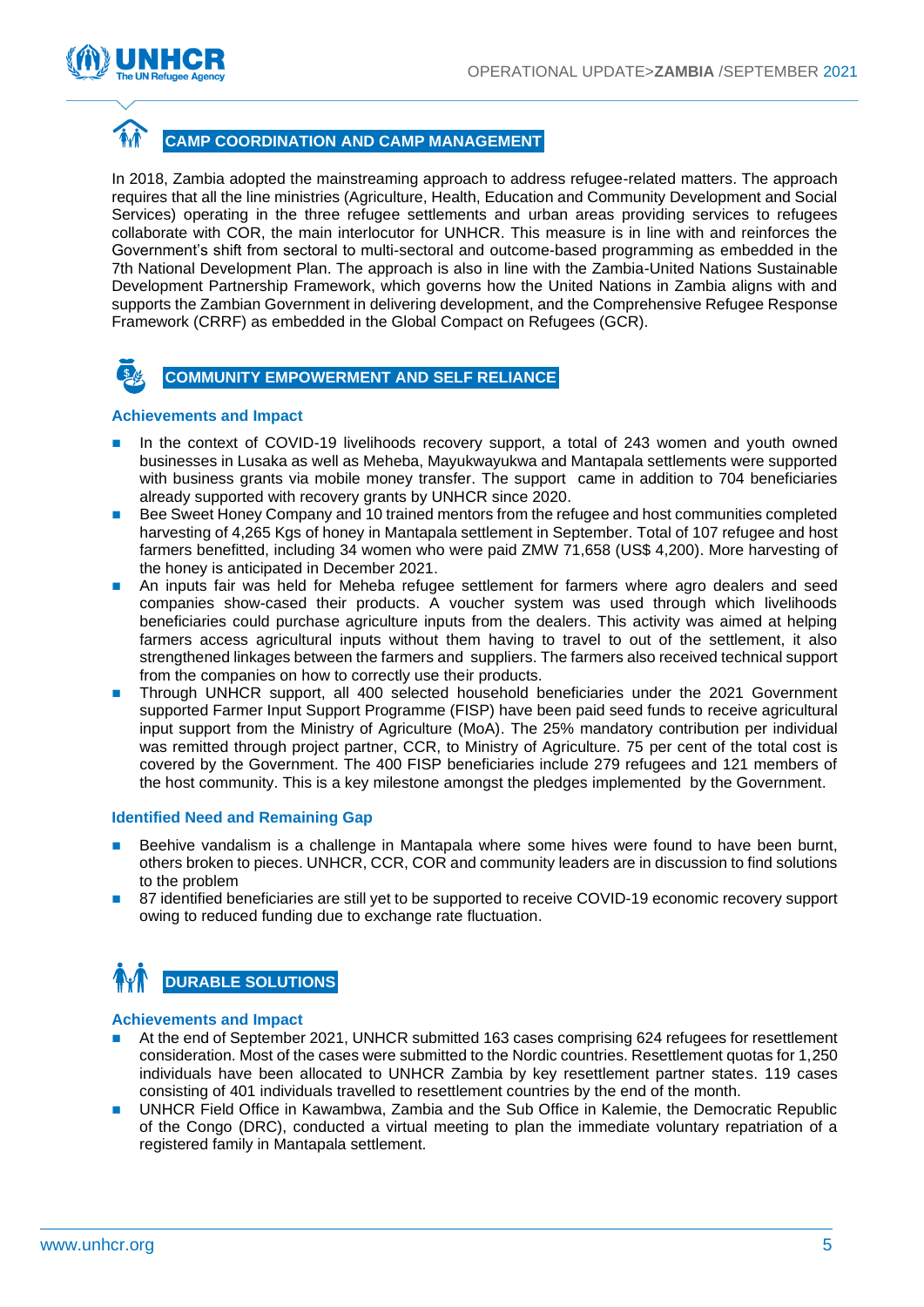

- ◼ COR and UNHCR observed considerable level of refugee participation in the launch of the Return Intentions Survey as a prelude to voluntary repatriation of the refugees who will express the wish to return to their country of origin, DRC.
- UNHCR established a joint task team with IOM to draft a voluntary repatriation plan for approximately 5,000 Congolese refugees country-wide who had expressed an intention to return to the Democratic DRC. A Return Intention Survey (RIS) has been formulated to ascertain the rerun interest among Congolese refugees across Zambia.
- In Mantapala settlement, COR and UNHCR launched the Return Intentions Survey (RIS) by holding awareness sessions with refugee community, and a four-day training for 40 enumerators (20 Zambian and 20 refugees), recruited by COR to conduct the data collection fieldwork.
- An increased interest in voluntary repatriation has been noted from the Burundian community in Meheba refugee settlement due to the believe of the community that the security situation in Burundi has improved. Three families, comprising 12 individuals, received counselling and tracing of their relatives was conducted by UNHCR in Lusaka.
- ◼ Officials from the Republic of Angola continued to issue documentation to their nationals, including identity cards, in Meheba refugee settlement. The total number of ID cards issued will be available after the final mission report is compiled.

#### **Identified Needs and Remaining Gaps**

To mitigate the effects of COVID-19 with regard to the resettlement case processing, the office has procured video conferencing equipment and laptops to set-up remote workstations for resettlement case processing in field locations – Mayukwayukwa/Kaoma, Meheba/Solwezi and in Lusaka for urban refugees. The video conferencing equipment for Lusaka is set-up and is operational – the set-up for Mayukwayukwa and Meheba is ongoing. Additionally, with approval from the Regional Bureau for Southern Africa – some resettlement interviews are conducted by phone.

### Partnerships and Refugee Inclusion

- UNHCR, the UN Refugee Agency, works closely with the Office of the Commissioner for Refugees (COR) in the Ministry of Home Affairs (MHA) and other key government line ministries. The coordination and management of refugee settlements is led by the Government as per its mandate under the Refugee Act (Act No. 1 of 2017).
- UNHCR also works in partnership with the United Nations Country Team and the international nongovernmental organizations (I-NGOs) including Action Africa Help, Plan International, Caritas Czech Republic, CARE International and World Vision Zambia.
- The Government of Zambia, UNHCR and partners provide community-based protection and social support to people of concern in Lusaka as well as in Meheba (Western Province), Mayukwayukwa (North Western Province) and Mantapala (Luapula Province) refugee settlements.

## Financial Information

Total recorded contributions for the Zambia operation as of 30 September 2021 amount to **US\$ 12 million** (47% funding gap). Total financial requirements for Zambia of **US\$ 22.5 million** include requirements for the regular programme, Coronavirus Emergency, and the DRC Situation.

UNHCR is grateful for the support provided by donors for the Zambia operation in 2021:

Education Cannot Wait | European Union | Japan | Lego Foundation | UN Programme on HIV/AIDS | United Nations Trust Fund for Human Security | USA

#### Other Softly Earmarked Contributions (in US\$)

Germany 43.7 million | United States of America 33 million | Private donors Australia 8.7 million | Canada 5.6 million | Private donors Germany 4.6 million